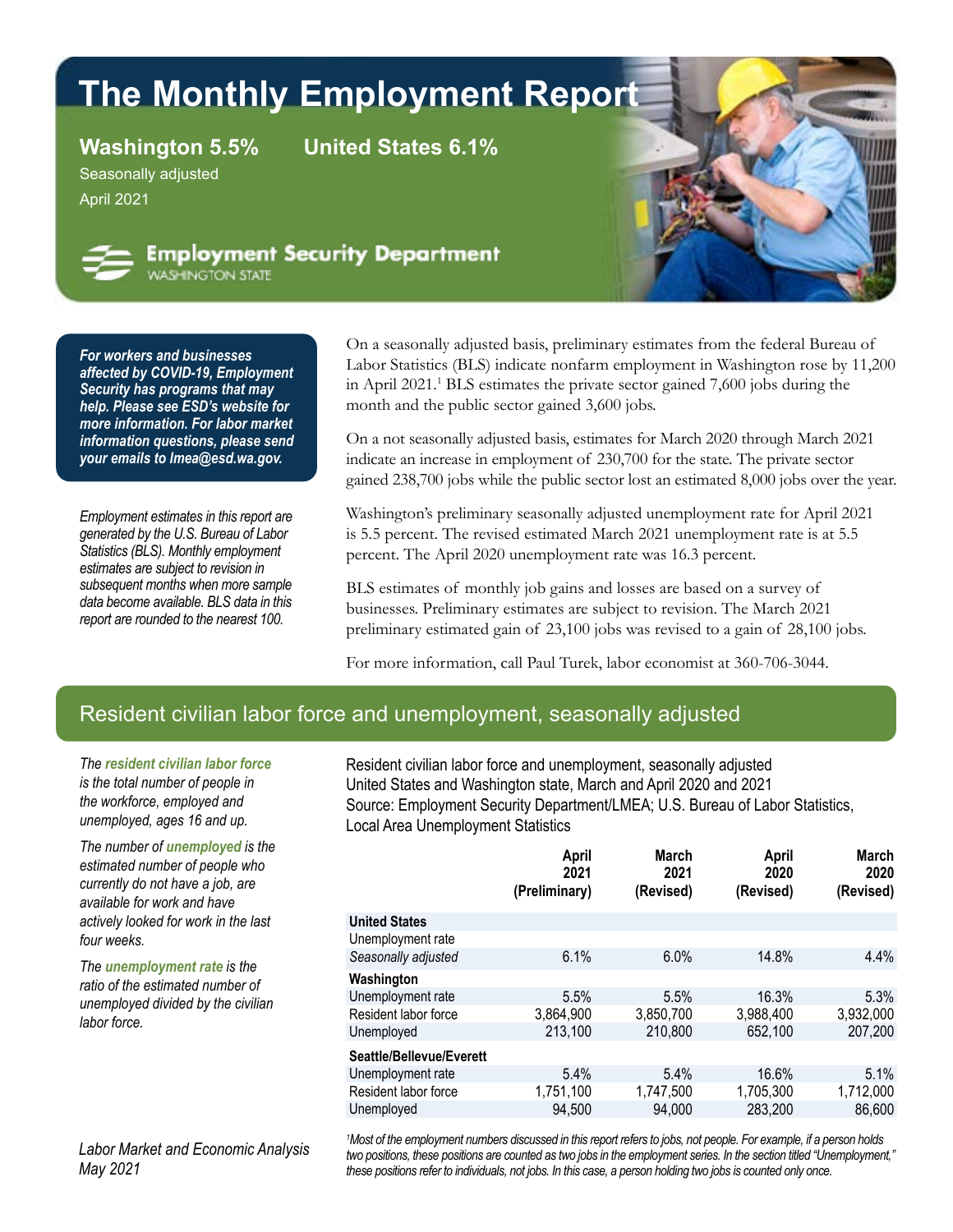## Unemployment, seasonally adjusted

The BLS estimates Washington's preliminary seasonally adjusted unemployment rate for April 2021 is 5.5 percent. The revised estimated March 2021 unemployment rate is 5.5 percent.

According to BLS estimates, the number of unemployed people rose by 2,300 in April 2021 compared to March 2021. At the same time, the number of employed people rose by an estimated 11,900. Overall, this amounted to an increase of 14,200 people in the labor force.

The preliminary April 2021 unemployment rate is 10.8 percentage points lower than the April 2020 rate of 16.3 percent.

Unemployment rates, seasonally adjusted

U.S., Washington and Seattle, April 2017 through April 2021

Source: Employment Security Department/LMEA; U.S. Bureau of Labor Statistics, Local Area Unemployment Statistics



**April 2021 preliminary unemployment rates:**

U.S. (preliminary)  $6.1\%$ Washington (preliminary) 5.5% Seattle area (preliminary) 5.4%

## Employment change, seasonally adjusted

Based on BLS estimates, Washington state nonfarm employment increased by 11,200 jobs from March 2021 to April 2021.

#### **Recent employment change:**

**February 2021:** up 29,600 jobs (revised)

**March 2021:** up 28,100 jobs (revised)

**April 2021:** up 11,200 jobs (preliminary)

Monthly employment change, seasonally adjusted Washington state, March 2020 through April 2021 Source: Employment Security Department/LMEA; U.S. Bureau of Labor Statistics, Current Employment Statistics

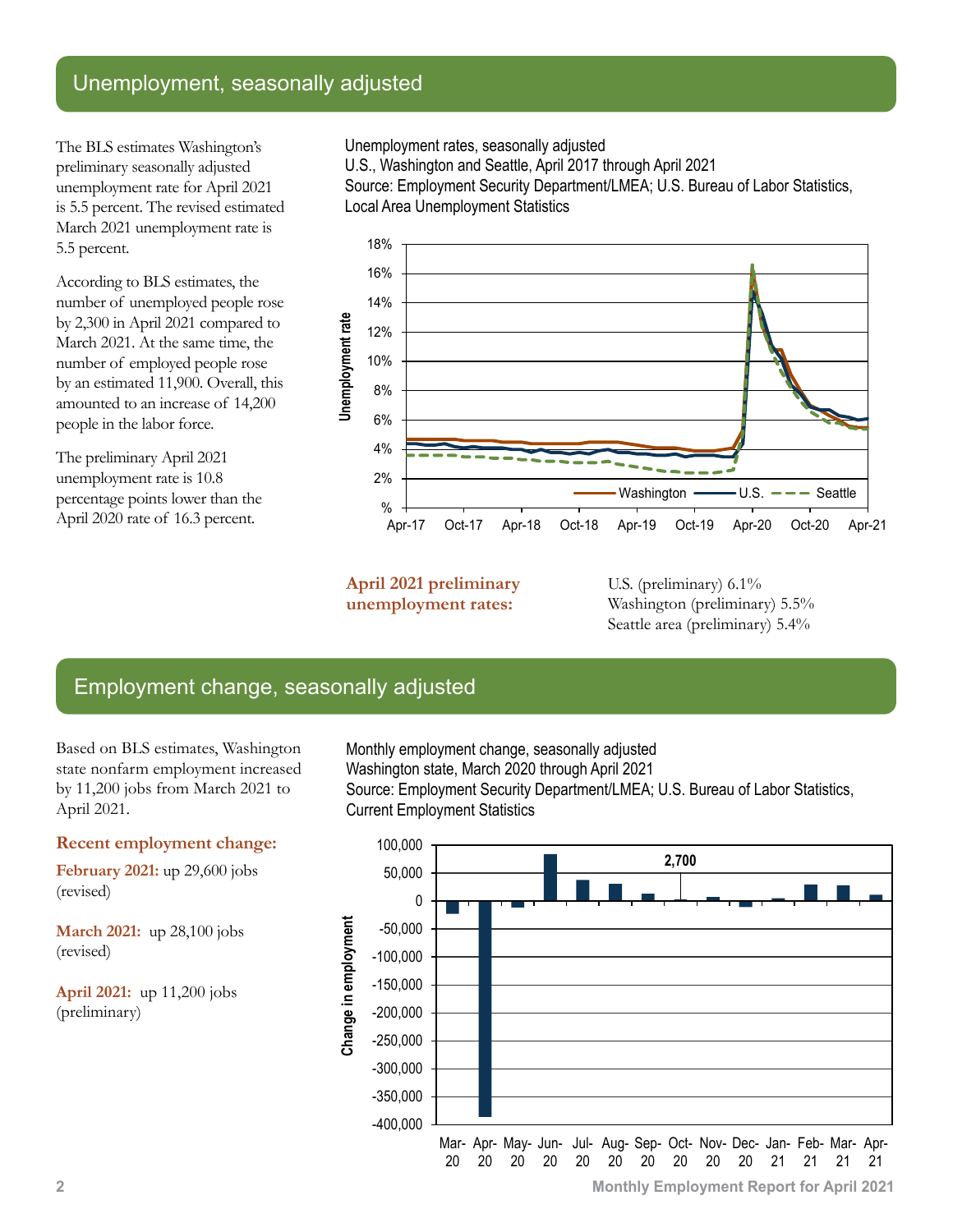## Employment and unemployment, seasonally adjusted

 $5.5%$ 

#### February 2020

| (Start of 2020 employment recession |           |  |
|-------------------------------------|-----------|--|
| in Washington)                      |           |  |
| Nonfarm employment:                 | 3,514,800 |  |
| Unemployment rate:                  | $4.1\%$   |  |

**April** 2021 (preliminary) Nonfarm employment: 3,332,500

|                    | - , - - |
|--------------------|---------|
| Unemployment rate: |         |

Nonfarm employment and unemployment rate, seasonally adjusted Washington state, April 2017 through April 2021 Source: Employment Security Department/LMEA; U.S. Bureau of Labor Statistics, Current Employment Statistics, Local Area Unemployment Statistics



## **Workers and businesses affected by COVID-19**

Employment Security's **[COVID-19](https://esd.wa.gov/newsroom/covid-19)  [online information page](https://esd.wa.gov/newsroom/covid-19)** covers topics for businesses and workers impacted by COVID-19. Topics include:

- Subscribing for updates
- Frequently asked questions
- Workers Q&A
- Business Q&A
- CARES ACT
- Federal stimulus updates
- Eligibility checker
- COVID-19 rulemaking
- Action alerts and updates

We are all in this together. The COVID-19 pandemic has created an unprecedented demand for services, but we are building capacity, updating technology, and we thank you for your patience while we work to serve you better.

**Did you know** that you can subscribe for email updates on a number of Employment Security Department topics all at once? Go to *[esd.wa.gov/labormarketinfo](http://esd.wa.gov/labormarketinfo)* and select the email icon at the top of the page.

## ×

Enter your email address and subscribe by checking the boxes for topics such as:

#### COVID-19

Labor market information News releases Employer news and resources Paid Family and Medical Leave Employer information Shared work WorkSource system Unemployment insurance **Training** 

Many more to come, so sign up today for your email updates!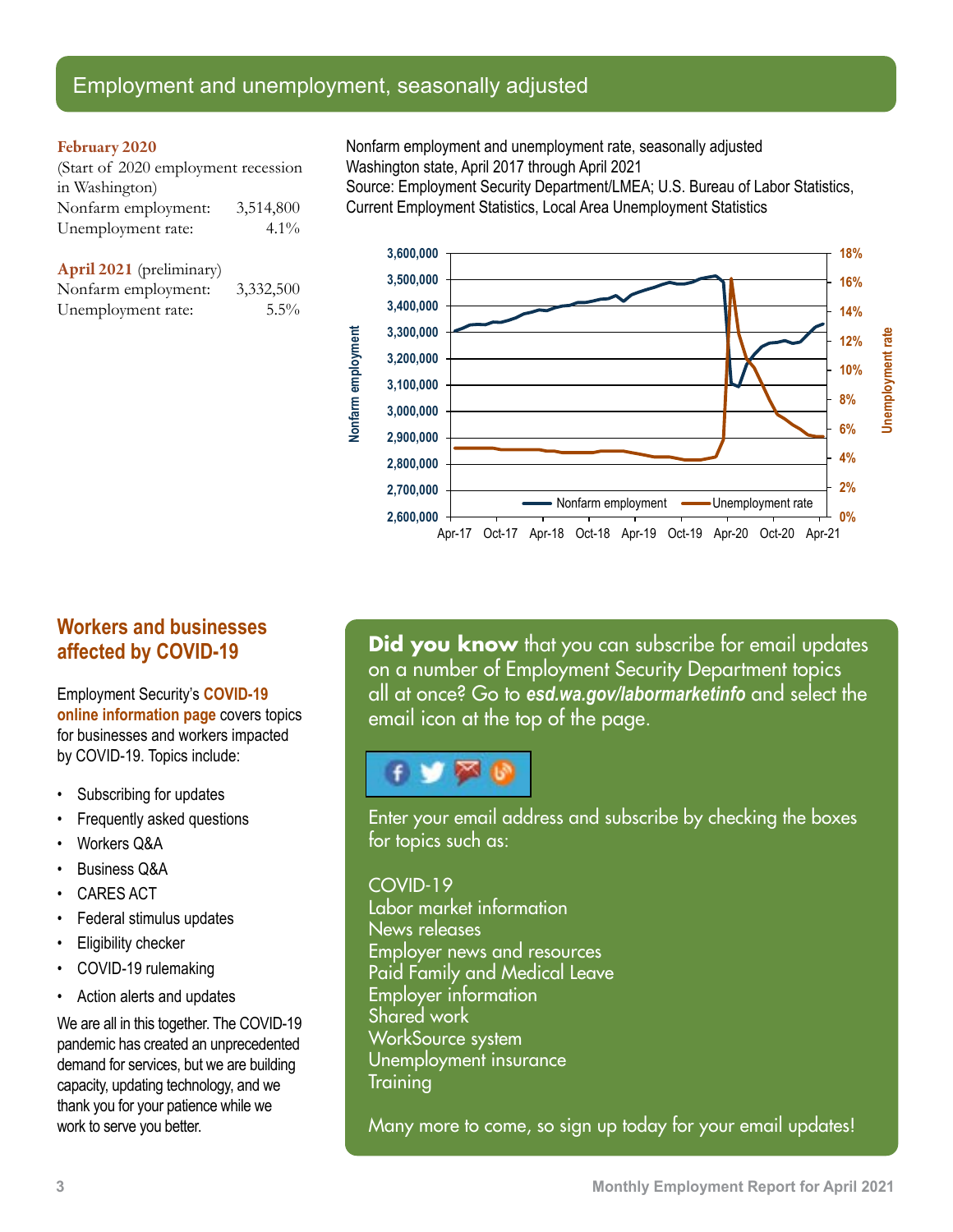## U-6 unemployment rate

#### U-6: Broader unemployment measure increased in the four-quarter period ending first quarter 2021

The U.S. Bureau of Labor Statistics (BLS) recently updated its "alternative measures of labor underutilization" for states to include annual averages for first quarter 2020. One such alternative measure is the U-6 rate, which considers not only the unemployed population in the official "U-3" unemployment rate,

but also marginally attached workers and those employed part time for economic reasons. The U-6 rate is defined by BLS as the "total unemployed, plus all marginally attached workers, plus total employed part time for economic reasons, as a percent of the civilian labor force plus all marginally attached workers." This U-6 measure measures the "unemployed, underemployed, and those who are not looking but who want a job."

The U-6 unemployment rate for the second quarter 2020 through the first quarter 2021 for Washington state was 15.8 percent. This was higher compared to the 14.8 percent U-6 unemployment annual 2020 rate. The U.S. U-6 unemployment rate for the second quarter 2020 through the first quarter 2021 was 14.5 percent.

#### Alternate measures of labor underutilization, four-quarter moving average Washington state versus U.S. U-6 unemployment rate



2009 Q3 2011 Q3 2013 Q3 2015 Q3 2017 Q1 2017 Q3 2018 Q1 2018 Q3 2019 Q1 2019 Q3 2020 Q1 2020 Q3 2021 Q1

| Year | WA/U.S.   | Q <sub>1</sub> | Q2    | Q3    | <b>Annual average</b> |
|------|-----------|----------------|-------|-------|-----------------------|
| 2021 | <b>WA</b> | 15.8%          |       |       |                       |
|      | U.S.      | 14.5%          |       |       |                       |
| 2020 | <b>WA</b> | 8.1%           | 10.9% | 13.0% | 14.8%                 |
|      | U.S.      | 7.7%           | 10.4% | 12.3% | 13.6%                 |
| 2019 | <b>WA</b> | 8.1%           | 7.8%  | 8.1%  | 7.6%                  |
|      | U.S.      | 7.6%           | 7.4%  | 7.3%  | 7.2%                  |
| 2018 | <b>WA</b> | 9.0%           | 8.9%  | 8.4%  | 8.4%                  |
|      | U.S.      | 8.3%           | 8.1%  | 7.8%  | 7.7%                  |
| 2017 | <b>WA</b> | 10.0%          | 9.7%  | 9.4%  | 9.2%                  |
|      | U.S.      | 9.5%           | 9.2%  | 8.9%  | 8.5%                  |
| 2016 | <b>WA</b> | 10.9%          | 10.7% | 10.7% | 10.3%                 |
|      | U.S.      | 10.1%          | 9.9%  | 9.8%  | 9.6%                  |
| 2015 | <b>WA</b> | 12.0%          | 11.7% | 11.4% | 11.0%                 |
|      | U.S.      | 11.6%          | 11.3% | 10.8% | 10.4%                 |

Source: Bureau of Labor Statistics: **[https//www.bls.gov/lau/stalt.htm](https://www.bls.gov/lau/stalt.htm).**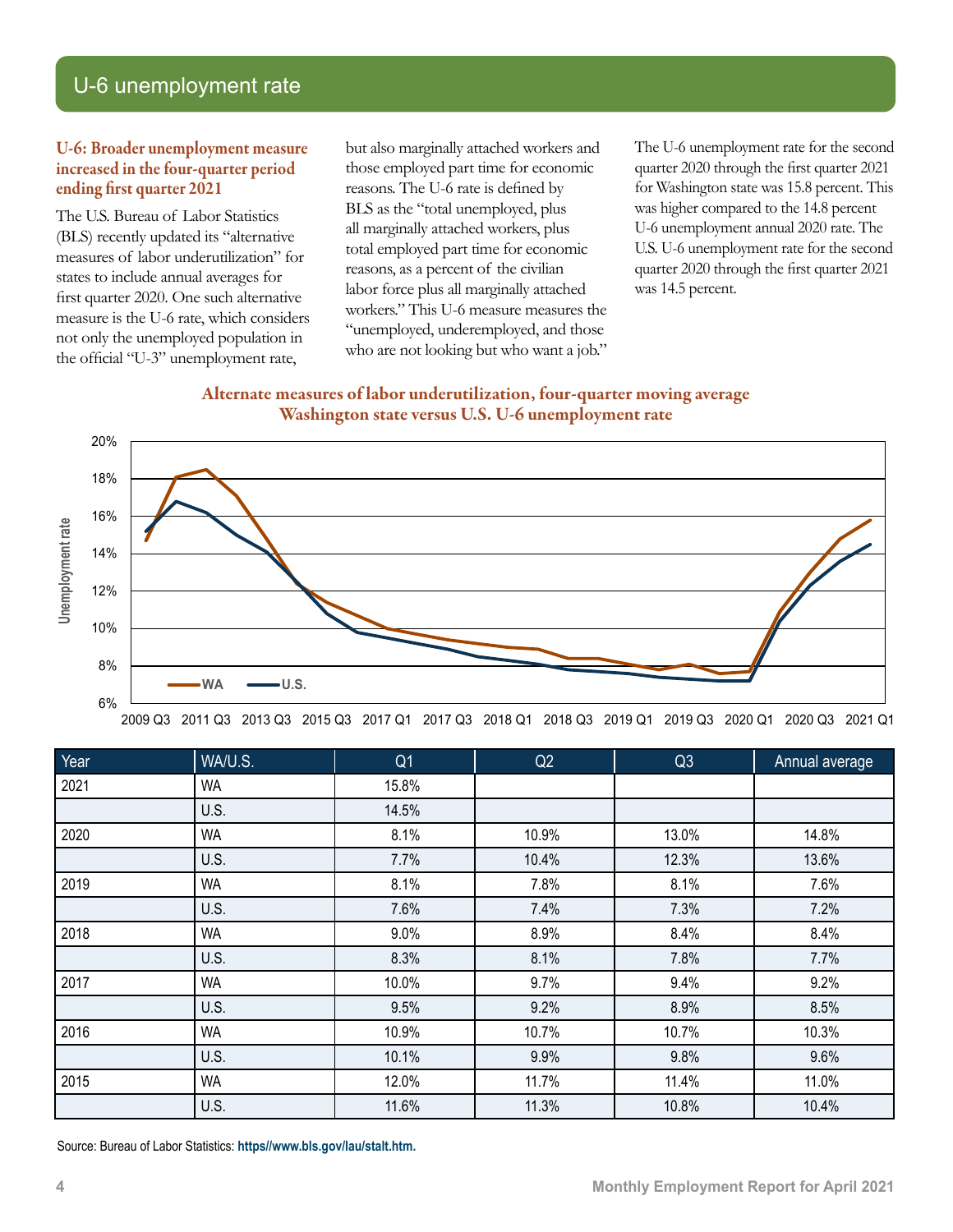## Industry employment in Washington, seasonally adjusted

#### One-month employment change by industry

Based on a BLS survey of businesses and governments, Washington gained an estimated 11,200 jobs during the month, on a seasonally adjusted basis:

- Overall, employment increased in eight major industries, decreased in four, and was unchanged in one in April.
- Private sector employment is estimated to have increased by 7,600 and government employment increased by 3,600.
- Employment in leisure and hospitality increased by 8,100, led by 5,000 jobs gained in food services and drinking places.
- Government employment rose by 3,600, led by 2,500 jobs added in local government educational services.
- Education and health services employment rose by 1,300 overall, with 2,300 jobs gained in social assistance.
- The number of jobs in construction increased by 800 overall, with 600 jobs added by specialty trade contractors.
- Employment in professional and business services decreased by 3,400 overall, with 2,600 jobs lost in employment services.

Estimated one-month employment change by industry, seasonally adjusted Washington state, March 2021 to April 2021 Source: Employment Security Department/LMEA; U.S. Bureau of Labor Statistics, Current Employment Statistics

| <b>Total nonfarm</b>                      | 11,200   |
|-------------------------------------------|----------|
| Leisure and hospitality                   | 8,100    |
| Government                                | 3,600    |
| Wholesale trade                           | 1,900    |
| Education and health services             | 1,300    |
| Construction                              | 800      |
| <b>Financial activities</b>               | 700      |
| Other services                            | 300      |
| Retail trade                              | 200      |
| Mining and logging                        | $\Omega$ |
| Information                               | $-300$   |
| Manufacturing                             | $-700$   |
| Transportation, warehousing and utilities | $-1,300$ |
| Professional and business services        | $-3,400$ |

#### **As we navigate the COVID-19 developments**

in Washington state and beyond, we know Washington state businesses, nonprofits, city and county municipalities, educational institutions, as well as economic and workforce development professionals, are looking for sound data about the short and long term economic and workforce impacts to their individual businesses, industries and regions.

If you have specific questions regarding labor market information, please send your emails t[o lmea@esd.wa.gov.](mailto:lmea%40esd.wa.gov?subject=lmea%40esd.wa.gov)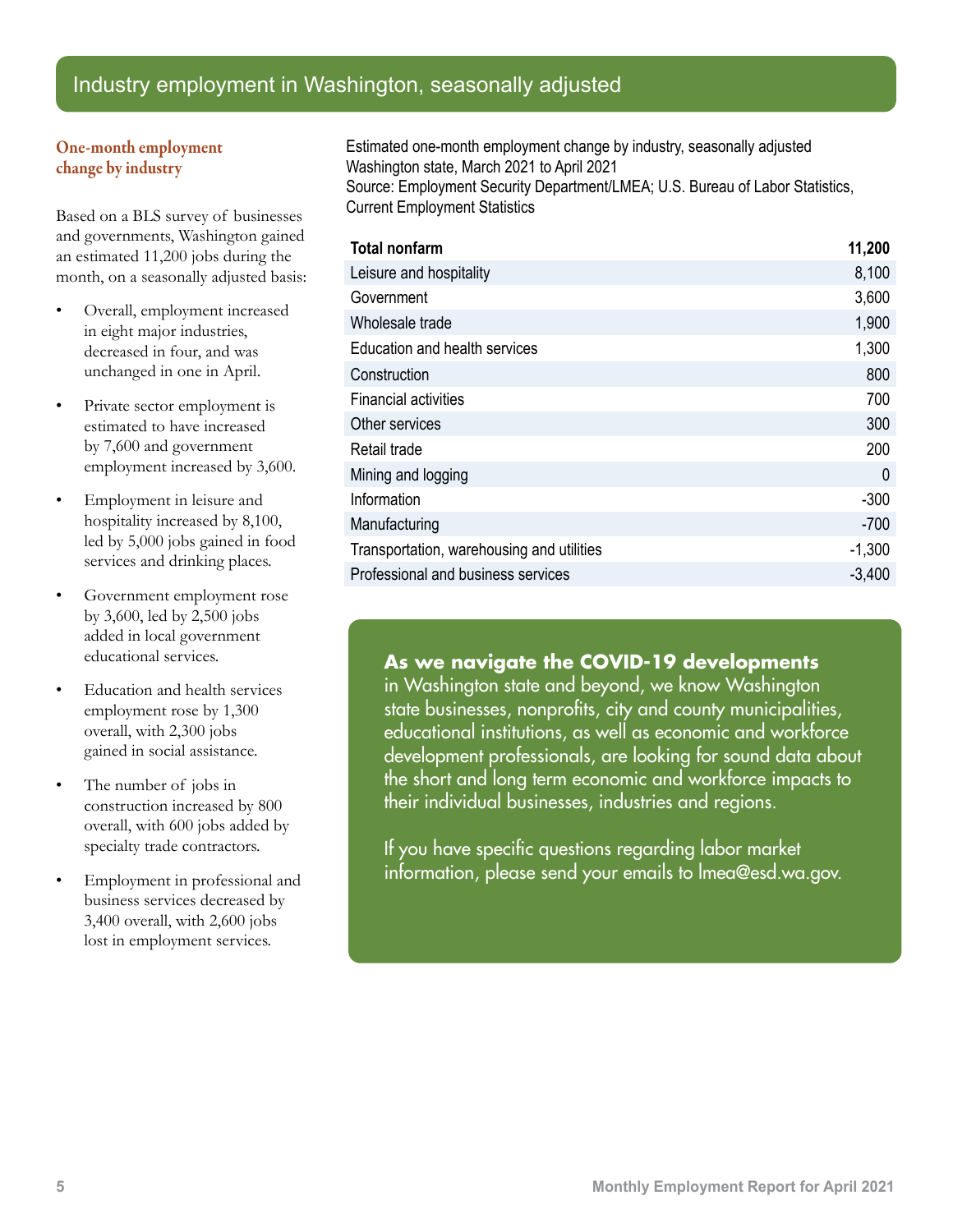## Industry employment in Washington, not seasonally adjusted

#### Change by industry over the year

Based on a BLS survey of businesses and governments, Washington gained an estimated 230,700 jobs from April 2020 through April 2021.

- Overall, ten major industries expanded and three contracted.
- Private sector employment rose 9.4 percent, up an estimated 238,700 jobs.
- Public sector employment fell 1.4 percent, down an estimated 8,000 jobs.
- Employment in leisure and hospitality is up by 67,400, with food services and drinking places adding 49,000 jobs.
- Retail trade employment rose 53,200 overall, with 27,500 jobs gained in other retail trade.
- Education and health services employment increased by 48,600, with 25,100 jobs added in ambulatory healthcare services.
- Construction employment increased by 39,400, with 28,800 jobs added by specialty trade contractors.
- Employment in manufacturing is down 12,900, led by a decrease of 15,700 in aerospace product and parts manufacturing.

Estimated employment change by industry over the year, not seasonally adjusted Washington state, April 2020 through April 2021 Source: Employment Security Department/LMEA; U.S. Bureau of Labor Statistics, Current Employment Statistics

| <b>Total nonfarm</b>                      | 230,700   |
|-------------------------------------------|-----------|
| Leisure and hospitality                   | 67,400    |
| Retail trade                              | 53,200    |
| Education and health services             | 48,600    |
| Construction                              | 39,400    |
| Professional and business services        | 17,600    |
| Wholesale trade                           | 10,100    |
| Other services                            | 8,600     |
| Information                               | 4,900     |
| Transportation, warehousing and utilities | 2,100     |
| Mining and logging                        | 400       |
| <b>Financial activities</b>               | $-700$    |
| Government                                | $-8,000$  |
| Manufacturing                             | $-12,900$ |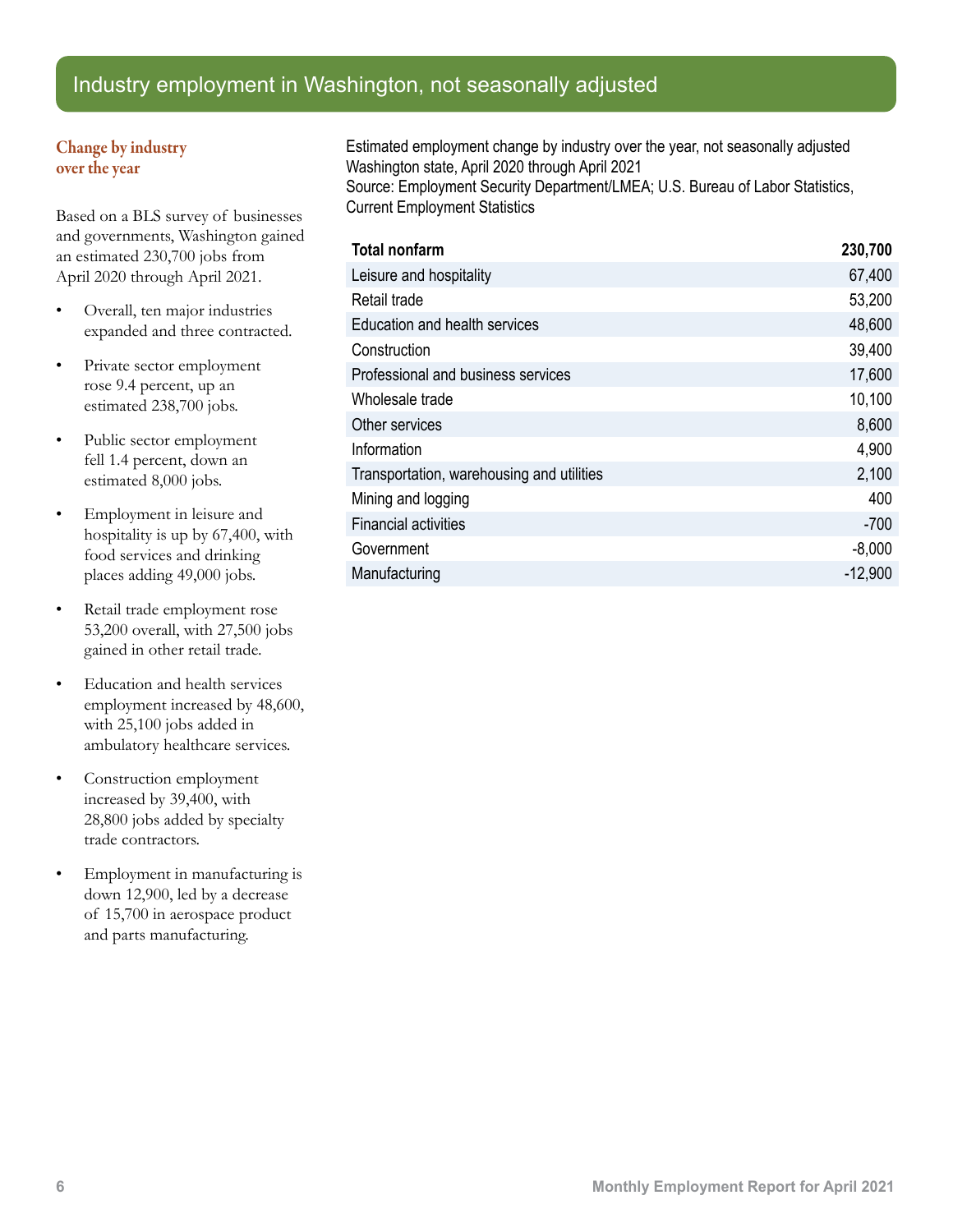## Seasonally adjusted employment

Seasonally adjusted numbers account for normal seasonal patterns that occur year after year, such as strong seasonal hiring in retail trade around the holidays. Taking into account normal seasonal variations makes it possible to see unusual changes in employment levels.

**Normal seasonal change** is the expected monthly change in employment based on history.

**Estimated change** is the employment change over the month based on BLS survey data.

**Seasonally adjusted change** is change in employment accounting for normal seasonal patterns.

Normal seasonal change, estimated change and seasonally adjusted change Washington state, April 2021 Source: Employment Security Department/LMEA; U.S. Bureau of Labor Statistics, Current Employment Statistics

**Normal seasonal change Estimated change Seasonally adjusted change Total nonfarm 20,500 31,700 11,200** Leisure and hospitality 10,300 18,400 8,100 Government 3,600 7,200 3,600 Professional and business services 2,900 -500 -3,400 Wholesale trade 1,800 3,700 1,900 Education and health services 1,500 2,800 1,300 Other services 1,200 1,500 300 Financial activities 1,200 1,900 700 Construction 1,200 2,000 800 Retail trade 1,100 1,300 200 Mining and logging 100 100 0 Information -1,100 -1,400 -300 Manufacturing -1,500 -2,200 -700 Transportation, warehousing and utilities -1,800 -3,100 -1,300

Based on historical patterns, Washington employment typically increases by 20,500 from March to April. This year the state gained an estimated 31,700 jobs, amounting to a seasonally adjusted increase of 11,200 jobs.

- The normal seasonal gain in leisure and hospitality employment is 10,300 in April. The estimated gain was 18,400, so employment increased by 8,100 on a seasonally adjusted basis.
- The estimated employment increase in construction was 2,000. The normal seasonal increase is 1,200, so on a seasonally adjusted basis, construction employment rose by 800.
- The employment decrease on a seasonally adjusted basis was 3,400 in professional and business services in April. The normal seasonal increase is 2,900. It is estimated to have decreased this April by 500.
- Employment in retail trade normally rises by 1,100. It is estimated to have increased by 1,300 this April so it increased by 200 on a seasonally adjusted basis.
- Typically, manufacturing employment decreases by 1,500 in April. On a seasonally adjusted basis, manufacturing employment decreased by 700 as the estimated decrease was 2,200.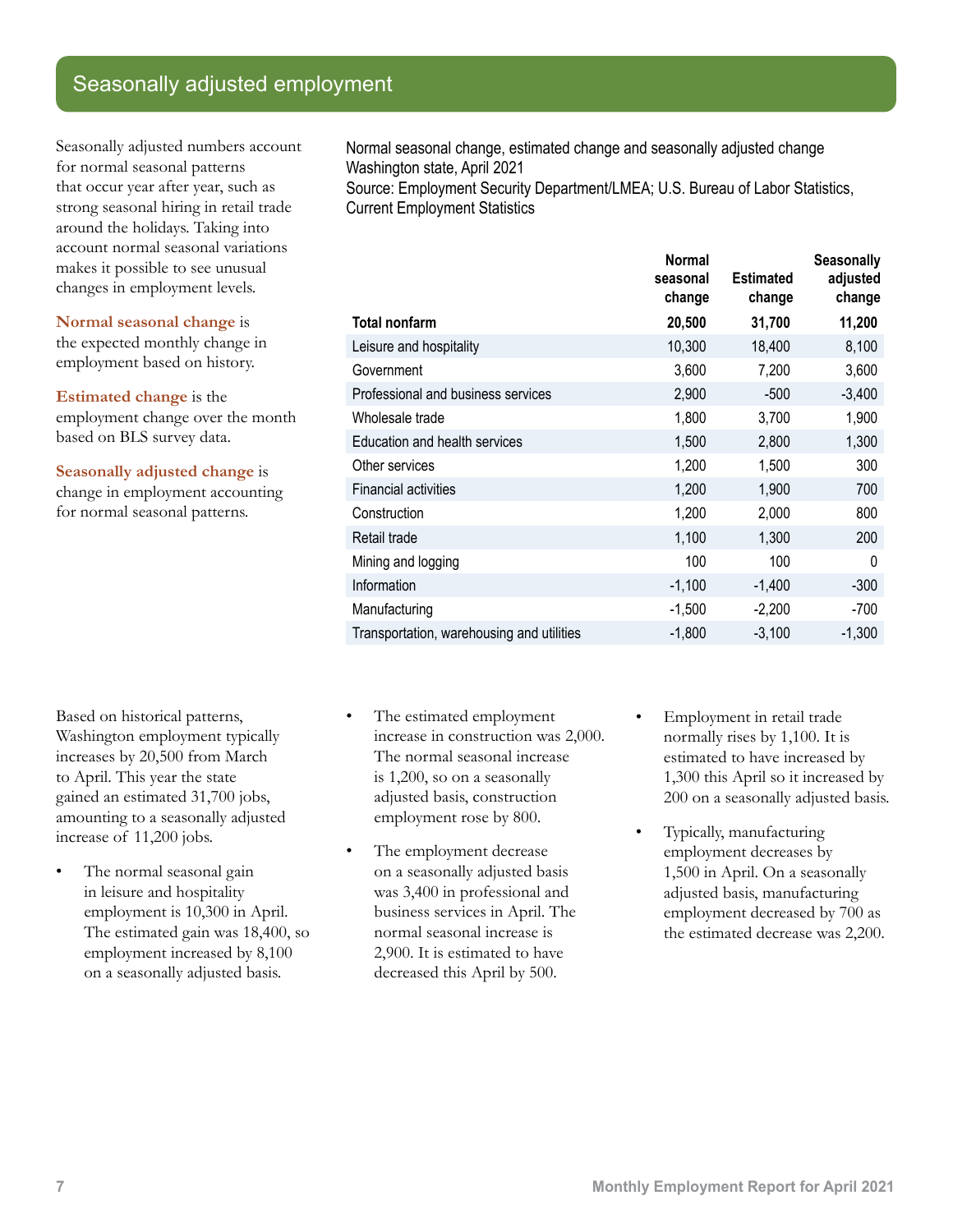## Benchmarking highlights

Benchmarking is a process that replaces employment estimates with the actual number of job gains or losses.

Each month, economists estimate monthly job gains and losses based on a survey of employers. Each quarter, economists benchmark the estimates by replacing them with data from employer tax records before applying seasonal adjustments.

Benchmarked employment data are now available through December 2020. Employment estimates for April 2021 presented in this report were based on the new data, plus seasonal adjustments.

Based on benchmarked December 2020 data:

- The two largest upward revisions were for wholesale trade and for transportation, warehousing and utilities, up 4,500 and 1,500, respectively.
- Financial activities had the largest downward revision, 3,300.

Quarterly benchmarked industry employment, seasonally adjusted Washington state, December 2020 Source: Employment Security Department/LMEA; U.S. Bureau of Labor Statistics, Quarterly Census of Employment and Wages

| Industry sector                           | <b>Revisions to</b><br>December 2020<br>employment level |
|-------------------------------------------|----------------------------------------------------------|
| <b>Total nonfarm</b>                      | $-7,700$                                                 |
| Wholesale trade                           | 4,500                                                    |
| Transportation, warehousing and utilities | 1,500                                                    |
| Leisure and hospitality                   | 300                                                      |
| Other services                            | 200                                                      |
| Mining and logging                        | 200                                                      |
| Government                                | $-400$                                                   |
| Manufacturing                             | $-500$                                                   |
| Construction                              | $-700$                                                   |
| Information                               | $-900$                                                   |
| Education and health services             | $-2,800$                                                 |
| Retail trade                              | $-2,800$                                                 |
| Professional and business services        | $-3,000$                                                 |
| <b>Financial activities</b>               | $-3,300$                                                 |